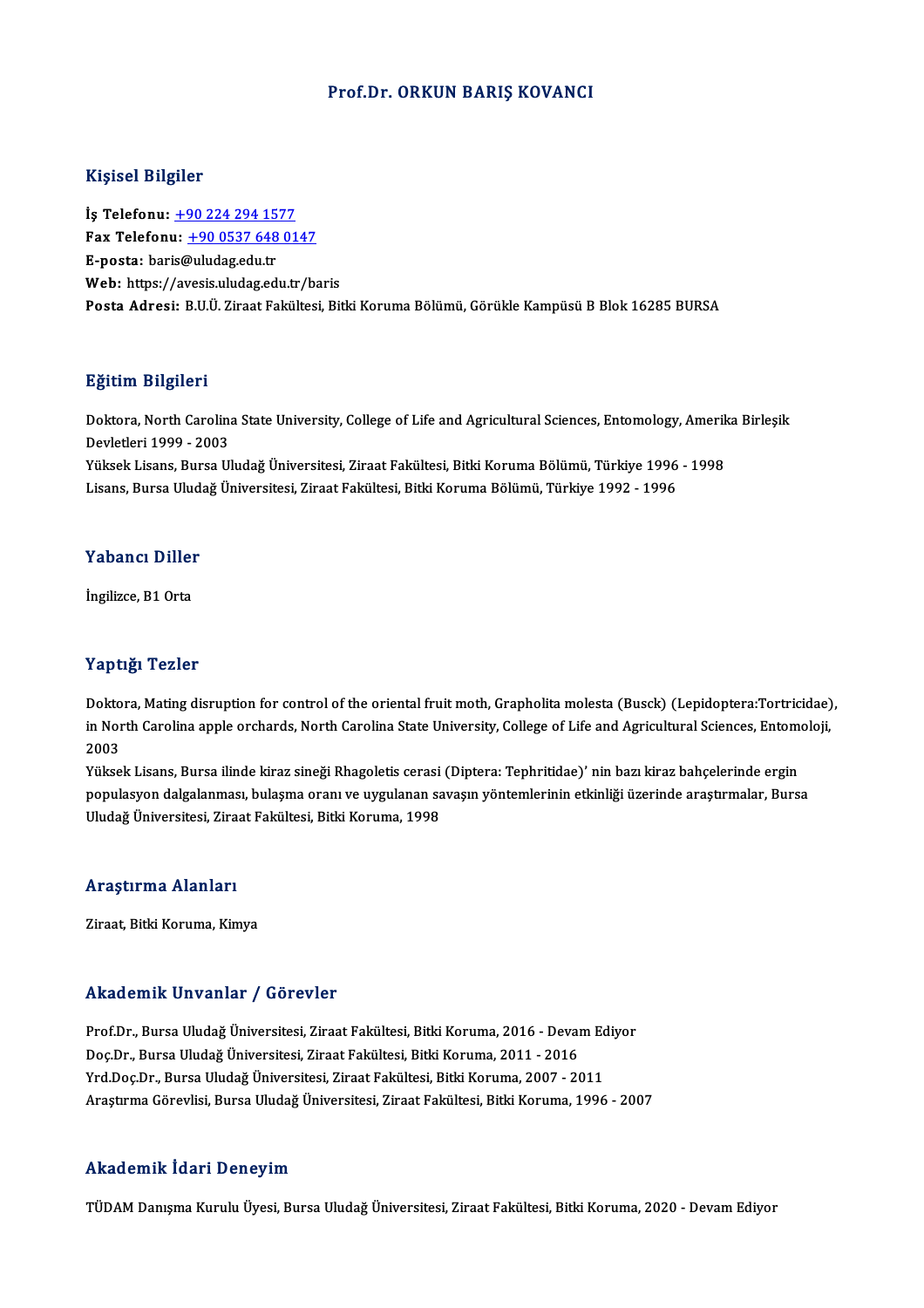Bölüm Akademik Teşvik Değerlendirme Komisyonu Üyesi, Bursa Uludağ Üniversitesi, Ziraat Fakültesi, Bitki Koruma,<br>2016 - Devem Ediyor **Bölüm Akademik Teşv<br>2016 - Devam Ediyor<br>Mevlana Değisim Pres** Bölüm Akademik Teşvik Değerlendirme Komisyonu Üyesi, Bursa Uludağ Üniversitesi, Ziraat Fakültesi, Bitki Koruma,<br>2016 - Devam Ediyor<br>Mevlana Değişim Programı Koordinatörü, Bursa Uludağ Üniversitesi, Ziraat Fakültesi, Bitki

2016 - Devam Ediyor<br>Mevlana Değişim Programı Koordinatörü, Bursa Uludağ Üniversitesi, Ziraat Fakültesi, Bitki Koruma, 2015 - Devam<br>Edivor Mevlana Değişim Programı Koordinatörü, Bursa Uludağ Üniversitesi, Ziraat Fakültesi, Bitki Koruma, 2015 - Devam<br>Ediyor<br>Bölüm Tanıtım ve Mezunlarla İlişkiler Komisyonu Üyesi, Bursa Uludağ Üniversitesi, Ziraat Fakültesi, Bitk

Ediyor<br>Bölüm Tanıtım<br>Devam Ediyor<br>PAP Pilimsel K Bölüm Tanıtım ve Mezunlarla İlişkiler Komisyonu Üyesi, Bursa Uludağ Üniversitesi, Ziraat Fakültesi, B<br>Devam Ediyor<br>BAP Bilimsel Komisyon Üyesi, Bursa Uludağ Üniversitesi, Ziraat Fakültesi, Bitki Koruma, 2011 - 2015

BAP Bilimsel Komisyon Üyesi, Bursa Uludağ Üniversitesi, Ziraat Fakültesi, Bitki Koruma, 2011 - 2015<br>Verdiği Dersler

Verdi<mark>ği Dersler</mark><br>MEZUNİYET PROJESİ II, Lisans, 2019 - 2020<br>TEZ DANISMANI JĞLI Dektera, 2020, ...2021 TEZ DANIŞMANLIĞI I, Doktora, 2020 - 2021<br>MEZUNİYET PROJESİ I, Lisans, 2020 - 2021 MEZUNİYET PROJESİ II, Lisans, 2019 - 2020<br>TEZ DANIŞMANLIĞI I, Doktora, 2020 - 2021<br>MEZUNİYET PROJESİ I, Lisans, 2020 - 2021<br>PİTKİ KORUMADA CİRİSİMCİLİK ve YENİLİL BİTKİ KORUMADA GİRİŞİMCİLİK ve YENİLİKÇİ TEKNOLOJİLER, Lisans, 2019 - 2020 MEZUNİYET PROJESİ I, Lisans, 2020 - 2021<br>BİTKİ KORUMADA GİRİŞİMCİLİK ve YENİLİKÇİ TEKNOLOJİL<br>ENTEGRE ZARARLI YÖNETİMİ, Yüksek Lisans, 2019 - 2020<br>DOKTORA UZMANLIK ALAN DERSİ I, Doktora, 2020, -2021 DOKTORA UZMANLIK ALAN DERSİ I, Doktora, 2020 - 2021<br>MESLEKİ İNGİLİZCE I, Lisans, 2020 - 2021 ENTEGRE ZARARLI YÖNETİMİ, Yüksek Lisa<br>DOKTORA UZMANLIK ALAN DERSİ I, Dokto<br>MESLEKİ İNGİLİZCE I, Lisans, 2020 - 2021<br>SEMİNEP, Yüksek Lisans, 2010, 2020 DOKTORA UZMANLIK ALAN DERSİ I, D<br>MESLEKİ İNGİLİZCE I, Lisans, 2020 - 20<br>SEMİNER, Yüksek Lisans, 2019 - 2020<br>DOKTORA UZMANLIK ALAN DERSİ ILI DOKTORA UZMANLIK ALAN DERSİ II, Doktora, 2019 - 2020<br>SEMİNER, Doktora, 2019 - 2020 SEMİNER, Yüksek Lisans, 2019 -<br>DOKTORA UZMANLIK ALAN DER<br>SEMİNER, Doktora, 2019 - 2020<br>PESTİSİTLER, Lisans, 2019 - 2020 PESTİSİTLER, Lisans, 2019 - 2020 TEZ DANIŞMANLIĞI II, Yüksek Lisans, 2019 - 2020 PESTİSİTLER, Lisans, 2019 - 2020<br>TEZ DANIŞMANLIĞI II, Yüksek Lisans, 2019 - 2020<br>BAHÇE BİTKİLERİ HASTALIK ve ZARARLILARI, Lisans, 2019 - 2020<br>TEZ DANISMANLIĞI IV, Yüksek Lisans, 2019, -2020 TEZ DANIŞMANLIĞI II, Yüksek Lisans, 2019 - 2020<br>BAHÇE BİTKİLERİ HASTALIK ve ZARARLILARI, Lisan<br>TEZ DANIŞMANLIĞI IV, Yüksek Lisans, 2019 - 2020<br>DOKTOBA UZMANLIK ALAN DERSİ IV, Dektora 201 BAHÇE BİTKİLERİ HASTALIK ve ZARARLILARI, Lisans, 2019 -<br>TEZ DANIŞMANLIĞI IV, Yüksek Lisans, 2019 - 2020<br>DOKTORA UZMANLIK ALAN DERSİ IV, Doktora, 2019 - 2020<br>MESLEKİ UYCULAMA IL Lisans, 2019 - 2020 TEZ DANIŞMANLIĞI IV, Yüksek Lisans, 2019<br>DOKTORA UZMANLIK ALAN DERSİ IV, Dokto<br>MESLEKİ UYGULAMA II, Lisans, 2019 - 2020<br>TEZ DANISMANI IĞI III, Yüksek Lisans, 2020 DOKTORA UZMANLIK ALAN DERSİ IV, Doktora, 2019 - 2020<br>MESLEKİ UYGULAMA II, Lisans, 2019 - 2020<br>TEZ DANIŞMANLIĞI III, Yüksek Lisans, 2020 - 2021<br>MESLEKİ İNGİLİZCE II, Lisans, 2019 - 2020 MESLEKİ UYGULAMA II, Lisans, 2019 - 2020<br>TEZ DANIŞMANLIĞI III, Yüksek Lisans, 2020<br>MESLEKİ İNGİLİZCE II, Lisans, 2019 - 2020<br>PÖCEK SEKS EEROMONI APL Doktora, 2020 TEZ DANIŞMANLIĞI III, Yüksek Lisans, 2020 - 2021<br>MESLEKİ İNGİLİZCE II, Lisans, 2019 - 2020<br>BÖCEK SEKS FEROMONLARI, Doktora, 2020 - 2021<br>BAHCE BİTKİLEDİ ZARARI ILARI, Lisans, 2020, 2021 MESLEKİ İNGİLİZCE II, Lisans, 2019 - 2020<br>BÖCEK SEKS FEROMONLARI, Doktora, 2020 - 2021<br>BAHÇE BİTKİLERİ ZARARLILARI, Lisans, 2020 - 2021<br>TEZ DANISMANLIĞLI Yüksek Lisans, 2020 - 2021 BÖCEK SEKS FEROMONLARI, Doktora, 2020 - 2021<br>BAHÇE BİTKİLERİ ZARARLILARI, Lisans, 2020 - 20<br>TEZ DANIŞMANLIĞI I, Yüksek Lisans, 2020 - 2021<br>BÖCEK DAVPANISI APL Doktora 2020 - 2021 BAHÇE BİTKİLERİ ZARARLILARI, Lisans, 2020 - 2021<br>TEZ DANIŞMANLIĞI I, Yüksek Lisans, 2020 - 2021<br>BÖCEK DAVRANIŞLARI, Doktora, 2020 - 2021 BÖCEKLERE KARŞI GENETİK SAVAŞIM OLANAKLARI, Doktora, 2018 - 2019 BÖCEK POPULASYONLARININ İNCELENMESİNDE KULLANILAN EKOLOJİK YÖNTEMLER, Yüksek Lisans, 2018 - 2019 BÖCEKLERE KARŞI GENETİK SAVAŞIM OLANAKLARI, Doktor<br>BÖCEK POPULASYONLARININ İNCELENMESİNDE KULLANIL*ı*<br>DOKTORA UZMANLIK ALAN DERSİ III, Doktora, 2019 - 2020<br>MESLEKİ UYCULAMA L LİSƏRS 2019 - 2020 BÖCEK POPULASYONLARININ İNCELENMES<br>DOKTORA UZMANLIK ALAN DERSİ III, Dokto<br>MESLEKİ UYGULAMA I, Lisans, 2019 - 2020<br>PÖCEK SİSTEMATİĞI, Lisans, 2019 - 2019 DOKTORA UZMANLIK ALAN DERSİ III, Dol<br>MESLEKİ UYGULAMA I, Lisans, 2019 - 202<br>BÖCEK SİSTEMATİĞİ, Lisans, 2018 - 2019<br>BAHCE BİTKİLERİ ZARABLILARL Lisans, 2 MESLEKİ UYGULAMA I, Lisans, 2019 - 2020<br>BÖCEK SİSTEMATİĞİ, Lisans, 2018 - 2019<br>BAHÇE BİTKİLERİ ZARARLILARI, Lisans, 2018 - 2019<br>KENTSEL ENTOMOLOU - Lisans, 2018 - 2019 BÖCEK SİSTEMATİĞİ, Lisans, 2018 - 2019<br>BAHÇE BİTKİLERİ ZARARLILARI, Lisans, 201<br>KENTSEL ENTOMOLOJİ, Lisans, 2018 - 2019<br>VÜKSEK LİSANS UZMANLIK ALAN DEBSİ IV KENTSEL ENTOMOLOJİ, Lisans, 2018 - 2019<br>YÜKSEK LİSANS UZMANLIK ALAN DERSİ IV, Yüksek Lisans, 2018 - 2019 KENTSEL ENTOMOLOJİ, Lisans, 2018 - 2019<br>YÜKSEK LİSANS UZMANLIK ALAN DERSİ IV, Yüksek Lisans, 2018 - 2019<br>YÜKSEK LİSANS UZMANLIK ALAN DERSİ II, Yüksek Lisans, 2018 - 2019<br>YÜKSEK LİSANS UZMANLIK ALAN DERSİ I Vüksek Lisans, 2 YÜKSEK LİSANS UZMANLIK ALAN DERSİ IV, Yüksek Lisans, 2018 - 2019<br>YÜKSEK LİSANS UZMANLIK ALAN DERSİ II, Yüksek Lisans, 2018 - 2019<br>YÜKSEK LİSANS UZMANLIK ALAN DERSİ I, Yüksek Lisans, 2018 - 2019<br>DOKTORA UZMANLIK ALAN DERSİ YÜKSEK LİSANS UZMANLIK ALAN DERSİ II, Yüksek Lisans, 201<br>YÜKSEK LİSANS UZMANLIK ALAN DERSİ I, Yüksek Lisans, 2011<br>DOKTORA UZMANLIK ALAN DERSİ VIII, Doktora, 2017 - 2018<br>YÜKSEK LİSANS UZMANLIK ALAN DERSİ III, Yüksek Lisans, YÜKSEK LİSANS UZMANLIK ALAN DERSİ I, Yüksek Lisans, 2018 - 2019<br>DOKTORA UZMANLIK ALAN DERSİ VIII, Doktora, 2017 - 2018<br>YÜKSEK LİSANS UZMANLIK ALAN DERSİ III, Yüksek Lisans, 2018 - 2019<br>DOKTORA UZMANLIK ALAN DERSİ VIL Delte DOKTORA UZMANLIK ALAN DERSİ VIII, Doktora, 2017 - 2018<br>YÜKSEK LİSANS UZMANLIK ALAN DERSİ III, Yüksek Lisans, 20<br>DOKTORA UZMANLIK ALAN DERSİ VII, Doktora, 2017 - 2018<br>BÖCEK EİZVOLOUSİ (LİSANSÜSTÜ), Yüksek Lisans, 2016 - 201 YÜKSEK LİSANS UZMANLIK ALAN DERSİ III, Yüksek Lisans, 2018<br>DOKTORA UZMANLIK ALAN DERSİ VII, Doktora, 2017 - 2018<br>BÖCEK FİZYOLOJİSİ (LİSANSÜSTÜ), Yüksek Lisans, 2016 - 2017<br>OPCANİK TARIMDA BİTKİ KOPUMA, Lisans, 2016 - 2017 DOKTORA UZMANLIK ALAN DERSİ VII, Doktora, 2017 - 2<br>BÖCEK FİZYOLOJİSİ (LİSANSÜSTÜ), Yüksek Lisans, 2016 -<br>ORGANİK TARIMDA BİTKİ KORUMA, Lisans, 2016 - 2017<br>DOKTORA UZMANI IK ALAN DERSİ VI, Doktora 2016 - 20 BÖCEK FİZYOLOJİSİ (LİSANSÜSTÜ), Yüksek Lisans, 2016 - 2017<br>ORGANİK TARIMDA BİTKİ KORUMA, Lisans, 2016 - 2017<br>DOKTORA UZMANLIK ALAN DERSİ VI, Doktora, 2016 - 2017<br>BİTKİ HASTALIKLARLVE ZARARLU ARLU E MÜCADELE YÖNE BİTKİ HASTALIKLARI VE ZARARLILARI İLE MÜCADELE YÖNTEMLERİ, Lisans, 2016 - 2017<br>DOKTORA UZMANLIK ALAN DERSİ V, Doktora, 2016 - 2017 DOKTORA UZMANLIK ALAN DERSİ VI, Doktora, 2016 - 2017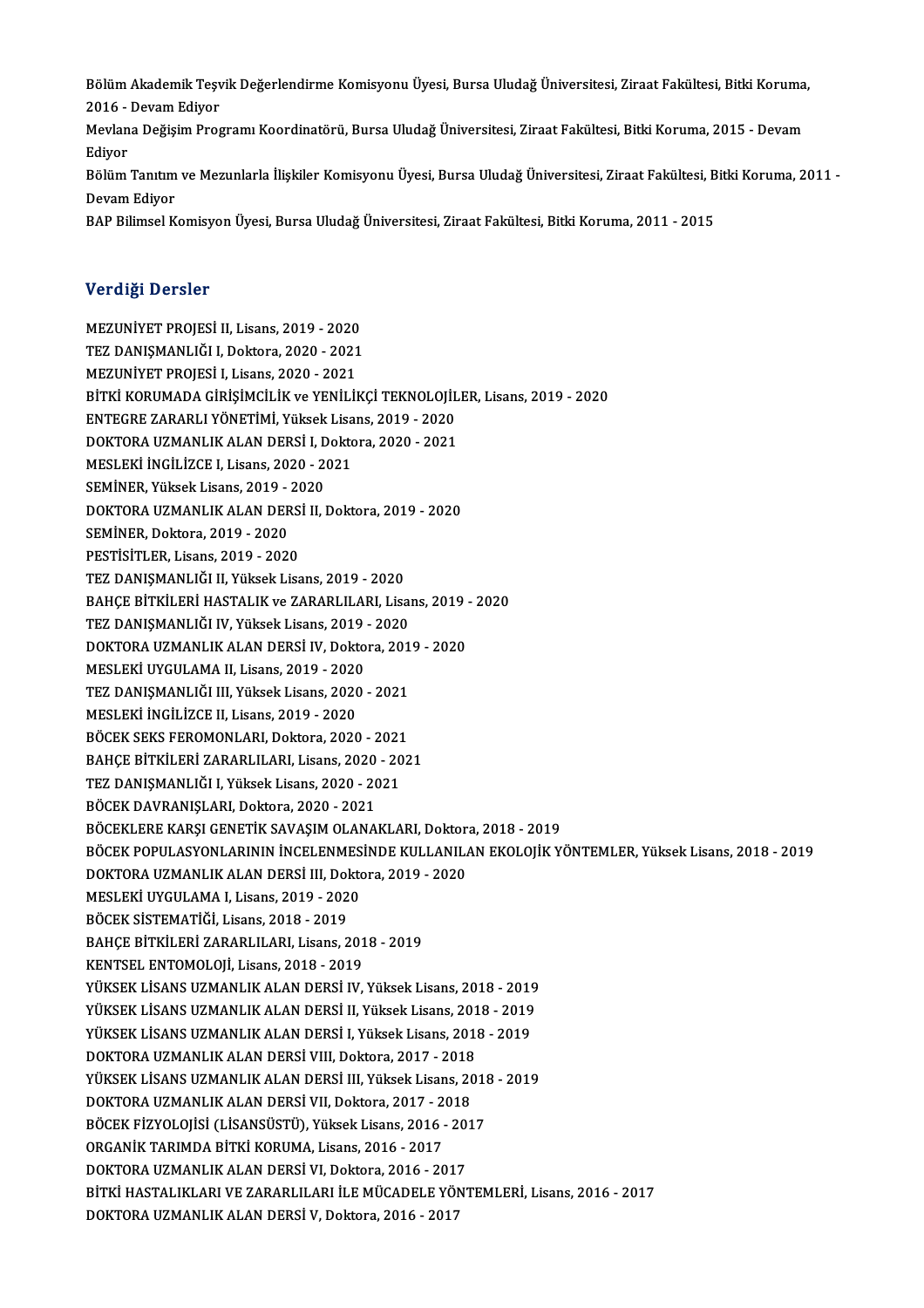#### Yönetilen Tezler

Yönetilen Tezler<br>KOVANCI O.B. , Bursa ili ayva bahçelerinde elma içkurdu [Cydia pomonella (L.)] ile mücadelede insektisit uygulamaları<br>ile birlikte giftlesmevi engelleme telmiğinin kullanılması Yüksek Lisens K Selek(Öğrens ile birlikte ile birlikte çiftleşmeyi engileşmeyinde çiftilerinde elma içkurdu [Cydia pomonella (L.)] ile mücadelede<br>ile birlikte çiftleşmeyi engelleme tekniğinin kullanılması, Yüksek Lisans, K.Solak(Öğrenci), 2019<br>KOVANCL KOVANCI O. B. , Bursa ili ayva bahçelerinde elma içkurdu [Cydia pomonella (L.)] ile mücadelede insektisit uygulamal<br>ile birlikte çiftleşmeyi engelleme tekniğinin kullanılması, Yüksek Lisans, K.Solak(Öğrenci), 2019<br>KOVANCI ile birlikte çiftleşmeyi engelleme tekniğinin kullanılması, Yüksek Lisans, K.Solak(Öğrenci), 2019<br>KOVANCI O. B. , Makedonya'nın Tetova şehrinde bulunan kuru fasulye depolarında Acanthoscelides obtectus<br>(Coleoptera: Bruchıd KOVANCI O. B. , Makedonya':<br>(Coleoptera: Bruchidae) ile :<br>B.Sulejmani(Öğrenci), 2019<br>Kovans: O. B., Makadonya'nı (Coleoptera: Bruchıdae) ile mücadelede kullanılan yöntemlerin etkinliğinin değerlendirilmesi, Yüksek Lisans,<br>B.Sulejmani(Öğrenci), 2019<br>Kovancı O. B. , Makedonya'nın Tetova şehrinde bulunan kuru fasulye depolarında acantho B.Sulejmani(Öğrenci), 2019<br>Kovancı O. B. , Makedonya'nın Tetova şehrinde bulunan kuru fasulye depolarında acanthoscelides obtectus (<br>(Coleoptera: Bruchıdae) ile mücadelede kullanılan yöntemlerin etkinliğinin değerlendirilm Kovancı O. B. , Makedonya'nın<br>(Coleoptera: Bruchıdae) ile m<br>B.SULEJMANI(Öğrenci), 2019<br>Kovangı O. B. - Beri bitkisel veğ (Coleoptera: Bruchıdae) ile mücadelede kullanılan yöntemlerin etkinliğinin değerlendirilmesi, Yüksek Lisans,<br>B.SULEJMANI(Öğrenci), 2019<br>Kovancı O. B. , Bazı bitkisel yağların laboratuvar ve arazi koşullarında Cacopsylla py B.SULEJMANI(Öğrenci), 2019<br>Kovancı O. B. , Bazı bitkisel yağların laboratuvar ve arazi koşullarında Cacopsylla pyricola (Förster) (Hemiptera:<br>Psyllidae) üzerine etkileri, Doktora, B.PEHLEVAN(Öğrenci), 2018 Kovancı O.B., Bursa ili ceviz bahçelerinde elma içkurdu [Cydia pomonella (L.)] ile mücadelede feromon yayıcıları, kaolin Psyllidae) üzerine etkileri, Doktora, B.PEHLEVAN(Öğrenci), 2018<br>Kovancı O. B. , Bursa ili ceviz bahçelerinde elma içkurdu [Cydia pomonella (L.)] ile mücadelede feromon<br>ve granulovirüs uygulamalarının etkinliğinin değerlend Kovancı O. B. , Bursa ili ceviz bahçelerinde elma içkurdu [Cydia pomonella (L.)] ile mücadelede fero<br>ve granulovirüs uygulamalarının etkinliğinin değerlendirilmesi, Yüksek Lisans, P.DEMİR(Öğrenci), 2<br>Kovancı O. B. , Bursa ve granulovirüs uygulamalarının etkinliğinin değerlendirilmesi, Yüksek Lisans, P.DEMİR(Öğrenci), 2014<br>Kovancı O. B. , Bursa ili Karacabey ilçesinde domates yaprak galeri güvesi [Tuta absoluta (Meyrick)<br>(Lepidoptera:Gelechi Kovancı O. B. , Bursa ili Karacabey ilçesinde domates yaprak galeri güvesi [Tuta absoluta (Meyrick)<br>(Lepidoptera:Gelechiidae)]'nin açıkta domates yetiştiriciliği yapılan alanlarda yayılışı, popülasyon değişimi ve kitlesel<br> (Lepidoptera:Gelechiidae)]'nin açıkta domates yetiştiriciliği yapılan alanlarda yayılışı, popülasyon değişimi ve kitlesel<br>tuzaklama ile mücadelesi, Yüksek Lisans, E.AKSOY(Öğrenci), 2014<br>Kovancı O. B. , Ülkemizde yeni bir m

tuzaklama ile mücadelesi, Yüksek Lisans, E.AKSOY(Öğrenci), 2014<br>Kovancı O. B. , Ülkemizde yeni bir meyve zararlısı Adoxophyes orana'nın farklı konukçu bi<br>dalgalanması ve zararı üzerine araştırmalar, Yüksek Lisans, B.PEHLEV

# dalgalanması ve zararı üzerine araştırmalar, Yüksek Lisans, B.PEHLEVAN(Öğrenci), 2011<br>SCI, SSCI ve AHCI İndekslerine Giren Dergilerde Yayınlanan Makaleler

CI, SSCI ve AHCI İndekslerine Giren Dergilerde Yayınlanan Makaleler<br>I. Laboratory Assay of Toxicity and Oviposition Deterrence of Selected Vegetable Seed Oils Against<br>Caeanavlla nuvisala (Hamantana: Bavllidaa) Cool vo finds machdiching an on Dorge<br>Laboratory Assay of Toxicity and Ovipositio<br>Cacopsylla pyricola (Homoptera: Psyllidae) Laboratory Assay of To<br>Cacopsylla pyricola (H<br>Pehlevan B., Kovancı O. B.<br>JOUPMAL OE ENTOMOLOG Cacopsylla pyricola (Homoptera: Psyllidae)<br>Pehlevan B., Kovancı O. B.<br>JOURNAL OF ENTOMOLOGICAL SCIENCE, cilt.53, ss.192-204, 2018 (SCI İndekslerine Giren Dergi)

Pehlevan B., Kovancı O. B.<br>I . USING OF ENTOMOLOGICAL SCIENCE, cilt.53, ss.192-204, 2018 (SCI İndekslerine Giren Dergi)<br>II. Using degree-day and nonlinear regression models to predict seasonal flights of Adoxophyes orana<br>I JOURNAL OF ENTOMOLOGICAL SCIENCE, cilt.53, ss.192-204, 2018 (SCI İndekslerine Giren<br>Using degree-day and nonlinear regression models to predict seasonal flights o<br>(Fischer von Roslerstamm, 1834) (Lepidoptera: Tortricidae) **Using degree-day and l<br>(Fischer von Roslersta)**<br>Pehlevan B., Kovancı O. B.<br>TURKIVE ENTOMOLOU DE (Fischer von Roslerstamm, 1834) (Lepidoptera: Tortricidae) in plum orchards<br>Pehlevan B., Kovancı O. B.<br>TURKIYE ENTOMOLOJI DERGISI-TURKISH JOURNAL OF ENTOMOLOGY, cilt.41, ss.75-86, 2017 (SCI İndekslerine<br>Giren Dergi) Pehlevan B., Kovancı O. B.

TURKIYE ENTOMOLOJI DERGISI-TURKISH JOURNAL OF ENTOMOLOGY, cilt.41, ss.75-86, 2017 (SCI İndekslerine<br>Giren Dergi)<br>III. Mass trapping low-density populations of Tuta absoluta with various types of traps in field-grown<br>tomate

# Giren Derg<br>Mass trap<br>tomatoes<br>Alrou E. K Mass trapping low-d<br>tomatoes<br>Aksoy E., Kovancı O. B.<br>JOUPMAL OE BLANT D. tomatoes<br>Aksoy E., Kovancı O. B.<br>JOURNAL OF PLANT DISEASES AND PROTECTION, cilt.123, ss.51-57, 2016 (SCI İndekslerine Giren Dergi)<br>Feeding and evinegition deterrent estivities of misroensansulated eardemam eleeresin and

Aksoy E., Kovancı O. B.<br>JOURNAL OF PLANT DISEASES AND PROTECTION, cilt.123, ss.51-57, 2016 (SCI İndekslerine Giren Dergi)<br>IV. Feeding and oviposition deterrent activities of microencapsulated cardamom oleoresin and<br>avealy JOURNAL OF PLANT DISEASES AND PRO<br>Feeding and oviposition deterrent a<br>eucalyptol against Cydia pomonella<br>KOVANCLO B IV. Feeding and oviposition deterrent activities of microencapsulated cardamom oleoresin and<br>eucalyptol against Cydia pomonella<br>KOVANCI 0. B.

CHILEAN JOURNAL OF AGRICULTURAL RESEARCH, cilt.76, sa.1, ss.62-70, 2016 (SCI İndekslerine Giren Dergi)

- KOVANCI O. B.<br>CHILEAN JOURNAL OF AGRICULTURAL RESEARCH, cilt.76, sa.1, ss.62-70, 2016 (SCI İndekslerine Giren Derg<br>V. Co-application of microencapsulated pear ester and codlemone for mating disruption of Cydia<br>Remanell pomonella<br>Kovanci O. B. Co-applicati<br>pomonella<br>Kovanci O. B.<br>JOUPMAL OF pomonella<br>Kovanci O. B.<br>JOURNAL OF PEST SCIENCE, cilt.88, sa.2, ss.311-319, 2015 (SCI İndekslerine Giren Dergi)<br>Similar worldwide patterne in the sex pheremene signal and respense in the e
	-

VI. Similar worldwide patterns in the sex pheromone signal and response in the oriental fruitmoth, JOURNAL OF PEST SCIENCE, cilt.88, sa.2, ss.311-319, 2<br>Similar worldwide patterns in the sex pheromo<br>Grapholita molesta (Lepidoptera: Tortricidae)<br>Knight A.J., Barres Barada W. Basch D. Escudare C Similar worldwide patterns in the sex pheromone signal and response in the oriental fruit moth,<br>Grapholita molesta (Lepidoptera: Tortricidae)<br>Knight A. L. , Barros-Parada W., Bosch D., Escudero-Colomar L. A. , Fuentes-Cont

Grapholita molesta (Lepidoptera: Tortricidae)<br>Knight A. L., Barros-Parada W., Bosch D., Escudero-C<br>Yung C., Kim Y., Kovanci O. B., Levi A., et al. Knight A. L. , Barros-Parada W., Bosch D., Escudero-Colomar L. A. , Fuentes-Contreras E., Hernandez-Sand<br>The E., Kim Y., Kovanci O. B. , Levi A., et al.<br>BULLETIN OF ENTOMOLOGICAL RESEARCH, cilt.105, sa.1, ss.23-31, 2015 (S

BULLETIN OF ENTOMOLOGICAL RESEARCH, cilt.105, sa.1, ss.23-31, 2015 (SCI İndekslerine Giren Dergi)

VII. Contribution to the knowledge of Mantispoidea, Osmyloidea, and Myrmeleontoidea with new records for the Neuroptera fauna of northwestern Turkey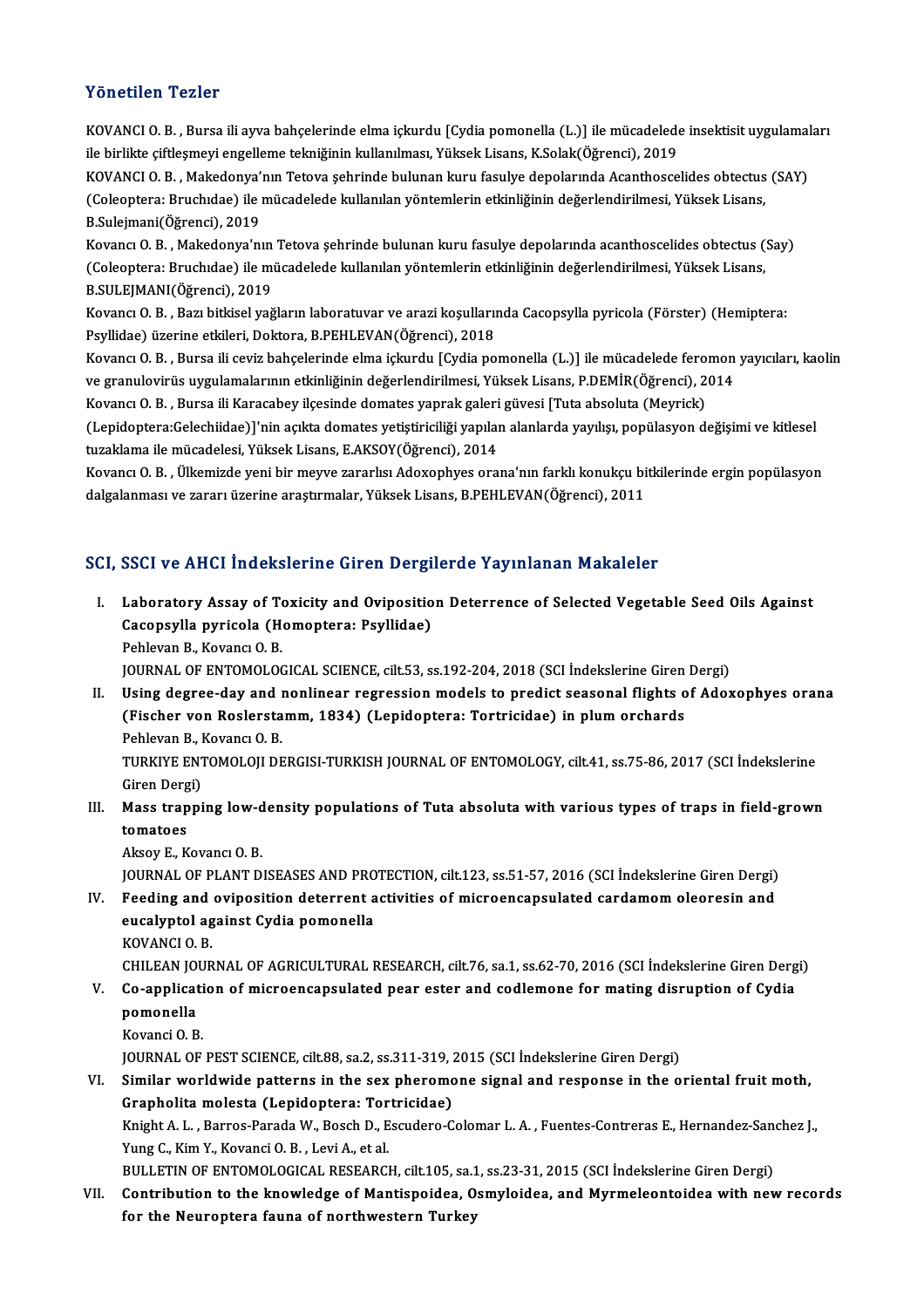KOVANCIO.B., Kovanci B. KOVANCI O. B. , Kovanci B.<br>TURKISH JOURNAL OF ZOOLOGY, cilt.39, sa.1, ss.110-118, 2015 (SCI İndekslerine Giren Dergi)<br>The hnown Jasowings (Nounantora, Hamarabiidae) of narthwestern Turkov with na

VIII. The brown lacewings (Neuroptera, Hemerobiidae) of northwestern Turkey with new records, their TURKISH JOURNAL OF ZOOLOGY, cilt.39, sa.1, ss.110-118, 2<br>The brown lacewings (Neuroptera, Hemerobiidae) c<br>spatio-temporal distribution and harbouring plants<br>KOVANCLO B. Conbulat S. Kovanci B. spatio-temporal distribution and harbouring plants<br>KOVANCI O.B., Canbulat S., Kovanci B. REVISTA BRASILEIRA DE ENTOMOLOGIA, cilt.58, sa.2, ss.147-156, 2014 (SCI İndekslerine Giren Dergi) KOVANCI O. B. , Canbulat S., Kovanci B.<br>REVISTA BRASILEIRA DE ENTOMOLOGIA, cilt.58, sa.2, ss.147-156, 2014 (SCI İndekslerine Giren Dergi)<br>IX. First report of Adoxophyes orana in northwestern Turkey: population fluctuat

# REVISTA BRASILEIRA D<br>First report of Adoxe<br>different host plants<br>Behleven B. KOVANCLO First report of Adoxoph<br>different host plants<br>Pehlevan B., KOVANCI O. B.<br>TURVISH JOURNAL OF ACR

different host plants<br>Pehlevan B., KOVANCI O. B.<br>TURKISH JOURNAL OF AGRICULTURE AND FORESTRY, cilt.38, sa.6, ss.847-856, 2014 (SCI İndekslerine Giren Pehleva<br>TURKIS<br>Dergi)<br>High u TURKISH JOURNAL OF AGRICULTURE AND FORESTRY, cilt.38, sa.6, ss.847-856, 2014 (SCI İndekslerine Giren<br>Dergi)<br>X. High versus ultra-low volume spraying of a microencapsulated pheromone formulation for codling<br>moth sontrol in

Dergi)<br>X. High versus ultra-low volume spraying of a microencapsulated pheromone formulation for codling<br>moth control in two apple cultivars moth control in two apple cultivars<br>Kovanci O. B. , Kumral N. A. , Larsen T. E.<br>INTERNATIONAL JOURNAL OF PEST MANAGEMENT, cilt.56, ss.1-7, 2010 (SCI İndekslerine Giren Dergi)<br>I vasanid buttarflias (Lanidantara: Lussanidae)

Kovanci O.B., Kumral N.A., Larsen T.E.

- Kovanci O. B., Kumral N. A., Larsen T. E.<br>INTERNATIONAL JOURNAL OF PEST MANAGEMENT, cilt.56, ss.1-7, 2010 (SCI İndekslerine Giren Dergi)<br>XI. Lycaenid butterflies (Lepidoptera: Lycaenidae) of northwestern Turkey with no INTERNATIONAL JOU<br>Lycaenid butterflie<br>and current status<br>KOVANCLO B - CENC Lycaenid butterflies (Lepidoptera: L<br>and current status<br>KOVANCI O.B., GENÇER N.S., Kovanci B.<br>BEVISTA COLOMEIANA DE ENTOMOLOCI
	-

and current status<br>KOVANCI O. B. , GENÇER N. S. , Kovanci B.<br>REVISTA COLOMBIANA DE ENTOMOLOGIA, cilt.35, sa.2, ss.275-282, 2009 (SCI İndekslerine Giren Dergi) KOVANCI O. B. , GENÇER N. S. , Kovanci B.<br>REVISTA COLOMBIANA DE ENTOMOLOGIA, cilt.35, sa.2, ss.275-282, 2009 (SCI İndekslerine Giren Dergi)<br>XII. Distribution and current status of hesperlidae and pieridae species (Lepi

- REVISTA COLOMBIANA DE ENTOMOLOGIA,<br>Distribution and current status of hesp<br>Bursa Province, Northwestern Turkey<br>CENCEP N.S., KOVANCLO B., Kovanci B. Distribution and current status of he<br>Bursa Province, Northwestern Turke<br>GENÇER N.S., KOVANCIO.B., Kovanci B.<br>Turkish Journal of Zoology silt 22, 22, 23 Bursa Province, Northwestern Turkey<br>GENÇER N. S. , KOVANCI O. B. , Kovanci B.<br>Turkish Journal of Zoology, cilt.33, sa.2, ss.215-223, 2009 (SCI Expanded İndekslerine Giren Dergi)<br>The deposition and retention of a misroensan
- GENÇER N. S. , KOVANCI O. B. , Kovanci B.<br>Turkish Journal of Zoology, cilt.33, sa.2, ss.215-223, 2009 (SCI Expanded Indekslerine Giren Dergi)<br>XIII. The deposition and retention of a microencapsulated oriental fruit moth ph Turkish Journal of Zoology, cilt.33, sa.2, ss.215-223, 2009 (SCI Expande<br>The deposition and retention of a microencapsulated oriental<br>ultra-low volume spray in the canopy of three peach cultivars<br>Kovang O.B., Conser N.S., The deposition and retention of a n<br>ultra-low volume spray in the cano<br>Kovancı O.B., Gençer N.S., Larsen T.E.<br>PULLETIN OF INSECTOLOCY cilt 62.886 ultra-low volume spray in the canopy of three peach cultivars<br>Kovancı O. B., Gençer N. S., Larsen T. E.<br>BULLETIN OF INSECTOLOGY, cilt.62, ss.69-74, 2009 (SCI İndekslerine Giren Dergi)

- XIV. Distribution and Current Status of Hesperiidae and Pieridae Species (Lepidoptera) Occurring in BULLETIN OF INSECTOLOGY, cilt.62, ss.69-7<br>Distribution and Current Status of Hes<br>Bursa Province, Northwestern Turkey<br>CENCEP N.S., KOVANCLO B., Kovangi B. Distribution and Current Status of H<br>Bursa Province, Northwestern Turke<br>GENÇER N.S., KOVANCI O.B., Kovanci B.<br>TURKISH JOURNAL OF 7001 OCV, silt 22, c GENÇER N. S. , KOVANCI O. B. , Kovanci B.<br>TURKISH JOURNAL OF ZOOLOGY, cilt.33, sa.2, ss.215-223, 2009 (SCI İndekslerine Giren Dergi) GENÇER N. S., KOVANCI O. B., Kovanci B.<br>TURKISH JOURNAL OF ZOOLOGY, cilt.33, sa.2, ss.215-223, 2009 (SCI İndekslerine Giren Dergi)<br>XV. An annotated list of the green lacewings (Neuroptera : Chrysopidae) of northwestern
- TURKISH JOURNAL OF ZOOLOGY, cilt.33, sa.2, ss.215-223, 2009 (SCI İndekslerin<br>An annotated list of the green lacewings (Neuroptera : Chrysopidae)<br>new records,their spatio-temporal distribution, and harboring plants<br>Kavansi **An annotated list of the**<br>new records,their spa<br>Kovanci B., Kovanci O. B.<br>ENTOMOLOCICAL NEWS new records,their spatio-temporal distribution, and harboring plants<br>Kovanci B., Kovanci O. B.<br>ENTOMOLOGICAL NEWS, cilt.118, sa.1, ss.90-104, 2007 (SCI İndekslerine Giren Dergi)<br>Species composition, sessenal dunamise and n

# Kovanci B., Kovanci O. B.<br>ENTOMOLOGICAL NEWS, cilt.118, sa.1, ss.90-104, 2007 (SCI İndekslerine Giren Dergi)<br>XVI. Species composition, seasonal dynamics and numerical responses of arthropod predators in organic<br>strawberry ENTOMOLOGICAL N<br>Species compositi<br>strawberry fields<br>Kovanci O B - Kovar strawberry fields<br>Kovanci O. B. , Kovanci B., Gencer N. S.<br>BIOCONTROL SCIENCE AND TECHNOLOGY, cilt.17, ss.457-472, 2007 (SCI İndekslerine Giren Dergi)<br>Beduced risk management of Phageletis caresi flies (hest rase Prunus) i

Kovanci O.B., Kovanci B., Gencer N.S.

- Kovanci O. B. , Kovanci B., Gencer N. S.<br>BIOCONTROL SCIENCE AND TECHNOLOGY, cilt.17, ss.457-472, 2007 (SCI İndekslerine Giren Dergi)<br>XVII. Reduced-risk management of Rhagoletis cerasi flies (host race Prunus) in combinatio BIOCONTROL SCIENCE AND TECHNO<br>Reduced-risk management of Rh<br>preliminary phenological model<br>Kovanci O. B., Kovanci B Reduced-risk management of Rhagoletis cerasi flies (host race Prunus) in combination with a preliminary phenological model<br>Kovanci O.B., Kovanci B. preliminary phenological model<br>Kovanci O. B., Kovanci B.<br>JOURNAL OF INSECT SCIENCE, cilt.6, 2006 (SCI İndekslerine Giren Dergi)<br>Effect of altitude on seesenal flight astivity of Phasalatis senasi f
- XVIII. Effect of altitude on seasonal flight activity of Rhagoletis cerasi flies (Diptera : Tephritidae)<br>Kovanci O. B., Kovanci B. **JOURNAL OF INSECT SCIE**<br>**Effect of altitude on se<br>Kovanci O. B. , Kovanci B.<br>BLU LETIN OF ENTOMOL (** Effect of altitude on seasonal flight activity of Rhagoletis cerasi flies (Diptera : Tephritidae)<br>Kovanci O. B., Kovanci B.<br>BULLETIN OF ENTOMOLOGICAL RESEARCH, cilt.96, sa.4, ss.345-351, 2006 (SCI İndekslerine Giren Dergi)

Kovanci O. B. , Kovanci B.<br>BULLETIN OF ENTOMOLOGICAL RESEARCH, cilt.96, sa.4, ss.345-351, 2006 (SCI Indekslerine Giren Dergi)<br>XIX. Effects of pheromone loading, dispenser age, and trap height on pheromone trap catches BULLETIN OF ENTOMOLOGICAL RESEARC<br>Effects of pheromone loading, dispens<br>Oriental fruit moth in apple orchards<br>Kavangi O.B., Schol C. Weksphach L.E., K Effects of pheromone loading, dispenser age, and<br>Oriental fruit moth in apple orchards<br>Kovanci O.B., Schal C., Walgenbach J.F., Kennedy G.G.<br>PHYTOPAP ASITICA sit 24, sa 2, sa 252, 260, 2006 (SSL) Oriental fruit moth in apple orchards<br>Kovanci O. B. , Schal C., Walgenbach J. F. , Kennedy G. G.<br>PHYTOPARASITICA, cilt.34, sa.3, ss.252-260, 2006 (SCI İndekslerine Giren Dergi)

XX. Sampling and development of economic injury levels for Anthonomus rubi Herbst adults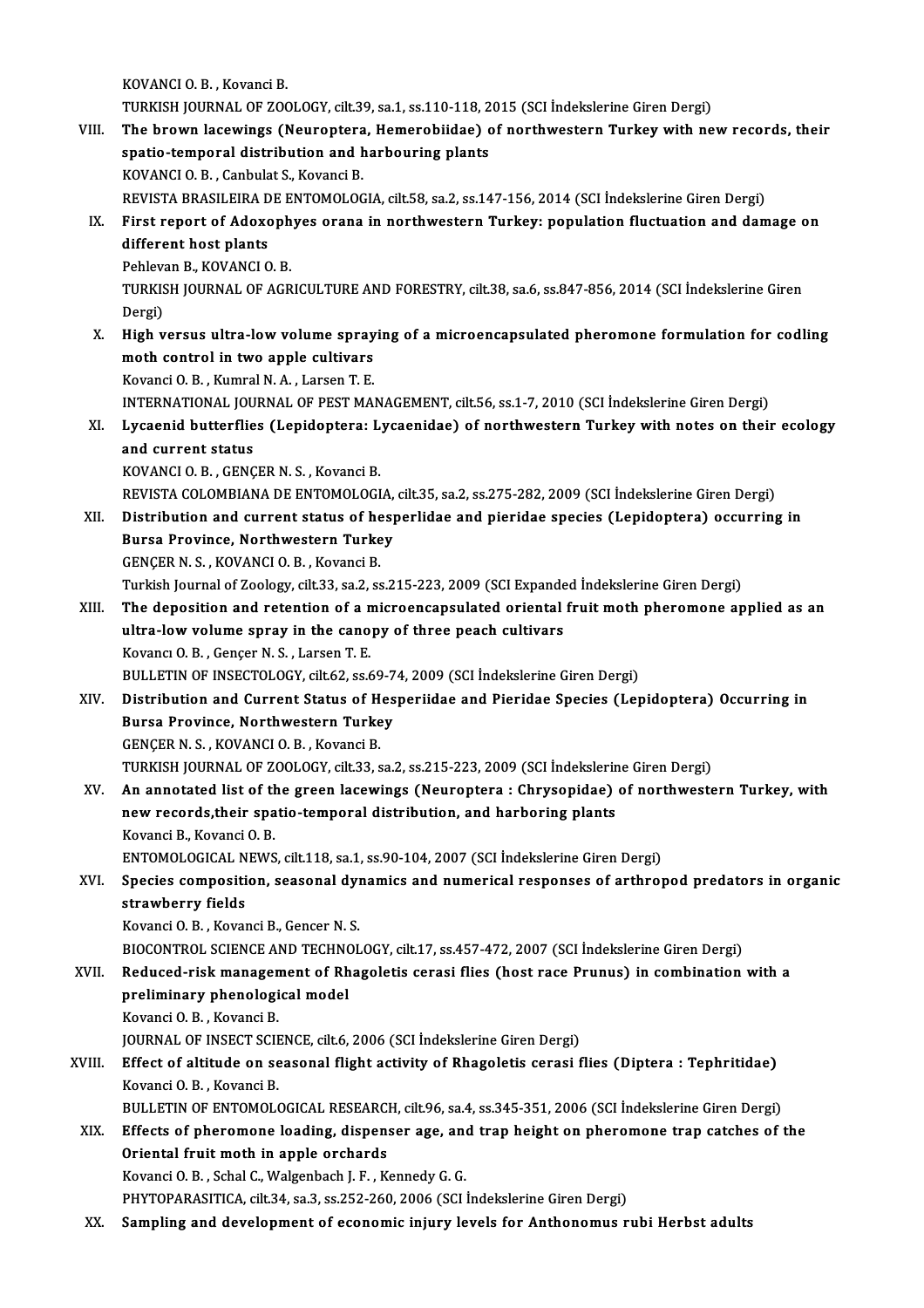Kovanci O.B., Kovanci B., Gencer N.

Kovanci O. B. , Kovanci B., Gencer N.<br>CROP PROTECTION, cilt.24, sa.12, ss.1035-1041, 2005 (SCI İndekslerine Giren Dergi)<br>Monitering the Qrientel Fruit Meth with pheremone and beit trans in annlı

XXI. Monitoring the Oriental Fruit Moth with pheromone and bait traps in apple orchards under different management regimes CROP PROTECTION, cilt.2<br>Monitoring the Orient<br>management regimes KovanciO.B. ,Walgenbach J.

INTERNATIONAL JOURNALOF PESTMANAGEMENT, cilt.51, sa.4, ss.273-279,2005 (SCI İndekslerineGirenDergi)

- Kovanci O. B., Walgenbach J.<br>INTERNATIONAL JOURNAL OF PEST MANAGEMENT, cilt.51, sa.4, ss.273-279, 2005 (SCI İndekslerine<br>XXII. Comparison of mating disruption with pesticides for management of oriental fruit moth<br>(Lonidont INTERNATIONAL JOURNAL OF PEST MANAGEMENT, cilt.51, sa.4, ss.27<br>Comparison of mating disruption with pesticides for managen<br>(Lepidoptera : Tortricidae) in North Carolina apple orchards<br>Kovanci O.B., Schal C. Wakaphach L. Ko Comparison of mating disruption with pesti<br>(Lepidoptera : Tortricidae) in North Carolin<br>Kovanci O.B., Schal C., Walgenbach J., Kennedy G.<br>JOUPNAL OF ECONOMIC ENTOMOLOCY, silt 99, SS (Lepidoptera : Tortricidae) in North Carolina apple orchards<br>Kovanci O. B., Schal C., Walgenbach J., Kennedy G.<br>JOURNAL OF ECONOMIC ENTOMOLOGY, cilt.98, sa.4, ss.1248-1258, 2005 (SCI İndekslerine Giren Dergi)<br>Effects of an Kovanci O. B., Schal C., Walgenbach J., Kennedy G.<br>JOURNAL OF ECONOMIC ENTOMOLOGY, cilt.98, sa.4, ss.1248-1258, 2005 (SCI İndekslerine Giren Dergi)<br>XXIII. Effects of application rate and interval on the efficacy of sprayab
- JOURNAL OF ECONOMIC ENTOMOLOGY, cilt.98, sa.4, ss.1248-125<br>Effects of application rate and interval on the efficacy of<br>disruption of the oriental fruit moth Grapholita molesta<br>Kovansi O.B., Wakaphash J. Konnedy G. Schol G. Effects of application rate and interval on the<br>disruption of the oriental fruit moth Grapho<br>Kovanci O.B., Walgenbach J., Kennedy G., Schal C.<br>BHYTOBARASITICA sit 22, sp.4, sp.224, 242, 2005 disruption of the oriental fruit moth Grapholita molesta<br>Kovanci O. B., Walgenbach J., Kennedy G., Schal C.<br>PHYTOPARASITICA, cilt.33, sa.4, ss.334-342, 2005 (SCI İndekslerine Giren Dergi)<br>Fyalustion of avtandad sessan mati Kovanci O. B., Walgenbach J., Kennedy G., Schal C.<br>PHYTOPARASITICA, cilt.33, sa.4, ss.334-342, 2005 (SCI İndekslerine Giren Dergi)<br>XXIV. Evaluation of extended-season mating disruption of the Oriental fruit moth Grapholita PHYTOPARASITICA, cilt.33, sa.4, ss.334-34:<br>Evaluation of extended-season mating<br>(Busck) (Lep., Tortricidae) in apples<br>Kovangi O.B., Welsenbesh J. Konnedy C.J
	- Evaluation of extended-season mating disruptic<br>(Busck) (Lep., Tortricidae) in apples<br>Kovanci O.B., Walgenbach J., Kennedy G., Borchert D.<br>JOUPMAL OF APPLIED ENTOMOLOCY sit 128 se 664 (Busck) (Lep., Tortricidae) in apples<br>Kovanci O. B., Walgenbach J., Kennedy G., Borchert D.<br>JOURNAL OF APPLIED ENTOMOLOGY, cilt.128, ss.664-669, 2004 (SCI İndekslerine Giren Dergi)

#### Diğer Dergilerde Yayınlanan Makaleler

- iğer Dergilerde Yayınlanan Makaleler<br>I. Elma iç kurdu püskürtülebilir feromonunun laboratuvarkoşullarında Coccinella septempunctata (L.)<br>Arsiplerine karşıteksik etkişi erginlerine karşıtoksik etkisi<br>Elma iç kurdu püskürtülebilin<br>Pehlavan B. Kavançı O. B Elma iç kurdu püskürti<br>erginlerine karşıtoksik<br>Pehlevan B., Kovancı O. B.<br>Türkiye Biyelejik Müsadel <mark>erginlerine karşıtoksik etkisi</mark><br>Pehlevan B., Kovancı O. B.<br>Türkiye Biyolojik Mücadele Dergisi, cilt.8, sa.1, ss.29-38, 2017 (Diğer Kurumların Hakemli Dergileri) Pehlevan B., Kovancı O. B.<br>Türkiye Biyolojik Mücadele Dergisi, cilt.8, sa.1, ss.29-38, 2017 (Diğer Kurumların Hakemli Dergileri)<br>II. COMPARISON OF THE COSTS OF MATING DISRUPTION WITH TRADITIONAL INSECTICIDE<br>APPLICATIONS FO
- Türkiye Biyolojik Mücadele Dergisi, cilt.8, sa.1, ss.29-38, 2017 (Diğer Kurumların Hakemli Dergi<br>COMPARISON OF THE COSTS OF MATING DISRUPTION WITH TRADITIONAL INSECTION<br>APPLICATIONS FOR CONTROL OF CODLING MOTH IN APPLE ORC COMPARISO<br>APPLICATIC<br>Kovancı O. B.<br>SCENTIELC B APPLICATIONS FOR CONTROL OF CODLING MOTH IN APPLE ORCHARDS IN TURKEY<br>Kovancı O. B.<br>SCIENTIFIC PAPERS-SERIES B-HORTICULTURE, cilt.61, ss.455-460, 2017 (ESCI İndekslerine Giren Dergi)<br>Labaratary Evaluation of Twaan 20 for Pa

- Kovancı O. B.<br>SCIENTIFIC PAPERS-SERIES B-HORTICULTURE, cilt.61, ss.455-460, 2017 (ESCI İndekslerine Giren Dergi)<br>III. Laboratory Evaluation of Tween 20 for Potential Use in Control of Cacopsylla pyri L Eggs and<br>Numphe SCIENTIFIC PAPERS-SERIES B-HO<br>Laboratory Evaluation of Twe<br>Nymphs Homoptera Psyllidae<br>Pehlevan B. Kevang O. B III. Laboratory Evaluation of Tween 20 for Potential Use in Control of Cacopsylla pyri L Eggs and Nymphs Homoptera Psyllidae<br>Pehlevan B., Kovancı O.B.
	-

Nymphs Homoptera Psyllidae<br>Pehlevan B., Kovancı O. B.<br>Journal of Biological and Environmental Sciences, cilt.10, sa.29, ss.39-43, 2016 (Diğer Kurumların Hakemli<br>Persileri) Pehlevan I<br>Journal of<br>Dergileri)<br>Cevin bab Journal of Biological and Environmental Sciences, cilt.10, sa.29, ss.39-43, 2016 (Diğer Kurumların Hakemli<br>Dergileri)<br>IV. Ceviz bahçelerinde Elma içkurdu Cydia pomonella L Lep Tortricidae ile mücadelede alternatif<br>vöntemle

- Dergileri)<br>Ceviz bahçelerinde Elma içkurdu Cydia po<br>yöntemlerinetkinliğinin değerlendirilmesi<br>Demir B. Kevançı O. B Ceviz bahçelerinde l<br>yöntemlerinetkinliği<br>Demir P., Kovancı O. B.<br>Bitki Komuma Bültani e yöntemlerinetkinliğinin değerlendirilmesi<br>Demir P., Kovancı O. B.<br>Bitki Koruma Bülteni, cilt.55, sa.4, ss.277-304, 2015 (Diğer Kurumların Hakemli Dergileri)
	-

- Demir P., Kovancı O. B.<br>Bitki Koruma Bülteni, cilt.55, sa.4, ss.277-304, 2015 (Diğe:<br>V. Semiochemicals The essence of green pest control<br>Tasin M. Kovancı O. B. Bitki Koruma Bülteni, o<br>Semiochemicals The<br>Tasin M., Kovancı O. B.<br>JOBC WPPS Bulletin ci Semiochemicals The essence of green pest control<br>Tasin M., Kovancı O. B.<br>IOBC WPRS Bulletin, cilt.91, ss.195-197, 2014 (Diğer Kurumların Hakemli Dergileri)<br>Current status of mating disruntion in Turkey Whore are we at? Tasin M., Kovancı O. B.<br>IOBC WPRS Bulletin, cilt.91, ss.195-197, 2014 (Diğer Kurumların Hakemli VI.<br>VI. Current status of mating disruption in Turkey Where are we at?<br>Kovancı O. B.
- **IOBC WPRS E<br>Current stat<br>Kovancı O. B.**<br>JOBC WPPS E Current status of mating disruption in Turkey Where are we at?<br>Kovancı O. B.<br>IOBC WPRS Bulletin, cilt.99, ss.75-77, 2014 (Diğer Kurumların Hakemli Dergileri)<br>Manazamant of anjantal fuut math with graund III V annavannliast

### Kovancı O. B.<br>IOBC WPRS Bulletin, cilt.99, ss.75-77, 2014 (Diğer Kurumların Hakemli Dergileri)<br>VII. Management of oriental fruit moth with ground ULV sprayapplications of a microencapsulated sex<br> **IOBC WPRS B**<br>Managemen<br>pheromone<br>Knight A, Ligh Management of oriental fruit moth with ground<br>pheromone<br>Knight A., Light D., Pickel C., Kovancı O. B. , Molinari F.<br>JORC/WPRS Pulletin silt 37, 89,145,151,2009 (Dižer pheromone<br>Knight A., Light D., Pickel C., Kovancı O. B. , Molinari F.<br>IOBC/WPRS Bulletin, cilt.37, ss.145-151, 2008 (Diğer Kurumların Hakemli Dergileri)<br>Bunge İli nde Bulunan Numphalidee Lenidentara Femilyasına Ait Türleri

Knight A., Light D., Pickel C., Kovancı O. B., Molinari F.<br>IOBC/WPRS Bulletin, cilt.37, ss.145-151, 2008 (Diğer Kurumların Hakemli Dergileri)<br>VIII. Bursa İli nde Bulunan Nymphalidae Lepidoptera Familyasına Ait Türlerin IOBC/WP<br><mark>Bursa İli</mark><br>Statüleri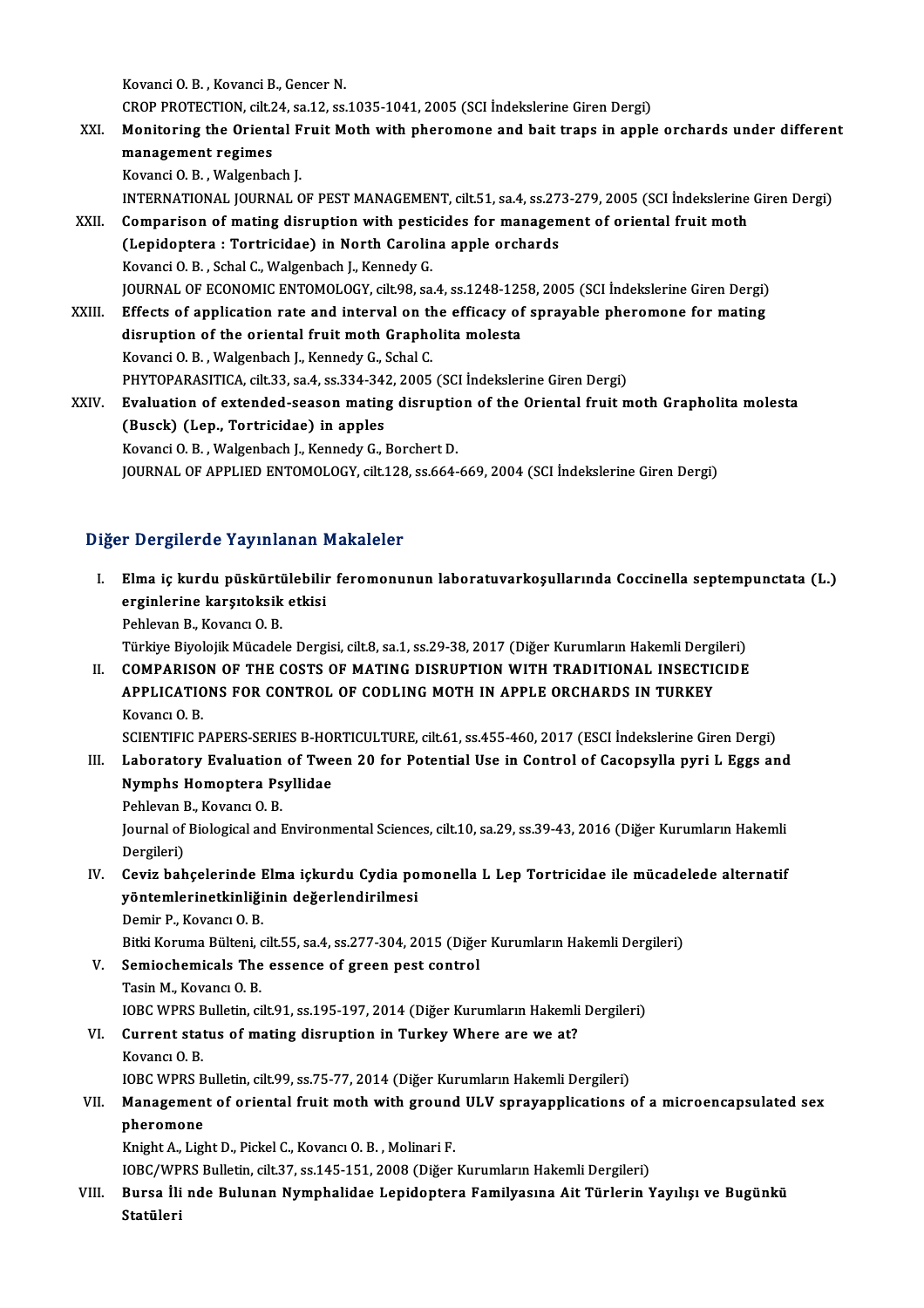Kovancı B., Gençer N. S. , Kovancı O. B.<br>Turkiye Entemaleji Dergisi Turkish Io

Turkiye Entomoloji Dergisi-Turkish Journal Of Entomology, cilt.31, sa.1, ss.63-80, 2007 (Diğer Kurumların Hakemli<br>Dergileri) Kovancı B.<br>Turkiye Er<br>Dergileri)<br>Biology D Turkiye Entomoloji Dergisi-Turkish Journal Of Entomology, cilt.31, sa.1, ss.63-80, 2007 (Diğer Kurum<br>Dergileri)<br>IX. Biology Distribution and Seasonal Occurrence of Coroebus elatus F An Emerging Pest of<br>Strawbornias in Nort

#### Dergileri)<br>Biology Distribution and Seasonal Occ<br>Strawberries in Northwestern Turkey<br>Kovanci B. Akgül H. Concer N.S., Kovancu Biology Distribution and Seasonal Occurre<br>Strawberries in Northwestern Turkey<br>Kovanci B., Akgül H., Gençer N.S. , Kovancı O. B.<br>Polskie Bisme Entemelegisme silt 74, ss 19, 27 Strawberries in Northwestern Turkey<br>Kovanci B., Akgül H., Gençer N. S. , Kovancı O. B.<br>Polskie Pismo Entomologiczne, cilt.74, ss.19-27, 2005 (Diğer Kurumların Hakemli Dergileri)<br>Pursa İli Gilek Alaplarında Bulunan Hamantar Kovanci B., Akgül H., Gençer N. S. , Kovancı O. B.<br>Polskie Pismo Entomologiczne, cilt.74, ss.19-27, 2005 (Diğer Kı<br>X. Bursa İli Çilek Alanlarında Bulunan Homoptera Türleri<br>Kovancı O. B., Conser N. S., Kovancı B., Akgül H Polskie Pismo Entomologiczne, cilt.74, ss.19-27, .<br>Bursa İli Çilek Alanlarında Bulunan Homor<br>Kovancı O. B. , Gençer N. S. , Kovancı B., Akgül H.<br>Ankara Üniy. Zir. Fak Tarım Bilimleri Dengisi, cilt. Bursa İli Çilek Alanlarında Bulunan Homoptera Türleri<br>Kovancı O. B. , Gençer N. S. , Kovancı B., Akgül H.<br>Ankara Üniv. Zir. Fak.Tarım Bilimleri Dergisi, cilt.10, sa.3, ss.318-322, 2004 (Diğer Kurumların Hakemli Dergileri)<br> Kovancı O. B. , Gençer N. S. , Kovancı B., Akgül H.<br>Ankara Üniv. Zir. Fak.Tarım Bilimleri Dergisi, cilt.10, sa.3, ss.318-322, 2004 (Diğer Kurumların Hakemli Dergileri)<br>XI. Bursa İli Çilek Alanlarında Bulunan Melolonthidae Ankara Üniv. Zir. Fak.Tarım Bil<br>Bursa İli Çilek Alanlarında<br>Familyalarına Bağlı Türler<br>Kayang B. Cangar N.S., Kaya Bursa İli Çilek Alanlarında Bulunan Melolo<br>Familyalarına Bağlı Türler<br>Kovancı B., Gençer N. S. , Kovancı O. B. , Akgül H.<br>Türkiye Entemoloji Dergisi çilt 28. se 2. se 141 1 Familyalarına Bağlı Türler<br>Kovancı B., Gençer N. S. , Kovancı O. B. , Akgül H.<br>Türkiye Entomoloji Dergisi, cilt.28, sa.2, ss.141-150, 2004 (Diğer Kurumların Hakemli Dergileri)<br>Burge İli Gilek Alaplanında Bulunan Bazı Cekin Kovancı B., Gençer N. S. , Kovancı O. B. , Akgül H.<br>Türkiye Entomoloji Dergisi, cilt.28, sa.2, ss.141-150, 2004 (Diğer Kurumların Hakemli Dergileri)<br>XII. Bursa İli Çilek Alanlarında Bulunan Bazı Çekirge Orthoptera Türlerin Türkiye Entomoloji Dergisi, cilt.28, sa.2, ss.141-1<br>Bursa İli Çilek Alanlarında Bulunan Bazı Ço<br>Kovancı B., Kovancı O. B. , Gençer N. S. , Akgül H.<br>Yüzüngü Yıl Üniy Zir Fek Tonun Bilimleri Derg Yüzüncü Yıl Üniv. Zir. Fak.Tarım Bilimleri Derg., cilt.14, sa.2, ss.141-147, 2004 (Diğer Kurumların Hakemli Dergileri) XIII. Bursa İli Çilek Üretim Alanlarında Bulunan Heteroptera Takımı Türleri Gençer N.S., Kovancı O.B., Kovancı B., Akgül H. Bursa İli Çilek Üretim Alanlarında Bulunan Heteroptera Takımı Türleri<br>Gençer N. S. , Kovancı O. B. , Kovancı B., Akgül H.<br>Türkiye Entomoloji Dergisi, cilt.28, sa.1, ss.69-80, 2004 (Diğer Kurumların Hakemli Dergileri)<br>Bunga Gençer N. S., Kovancı O. B., Kovancı B., Akgül H.<br>Türkiye Entomoloji Dergisi, cilt.28, sa.1, ss.69-80, 2004 (Diğeri<br>XIV. Bursa İli Çilek Alanlarında Bulunan Orthoptera Türleri<br>Kovancı B. Concer N. S., Kovancı O. B., Akgül Türkiye Entomoloji Dergisi, cilt.28, sa.1, ss.69-80<br>Bursa İli Çilek Alanlarında Bulunan Orthop<br>Kovancı B., Gençer N. S. , Kovancı O. B. , Akgül H.<br>Hludağ Üniversitesi Zirast Fakültesi Dergisi, silt í Bursa İli Çilek Alanlarında Bulunan Orthoptera Türleri<br>Kovancı B., Gençer N. S. , Kovancı O. B. , Akgül H.<br>Uludağ Üniversitesi Ziraat Fakültesi Dergisi, cilt.17, sa.2, ss.91-102, 2003 (Diğer Kurumların Hakemli Dergileri)

# <sub>Uludag Universitesi Ziraat</sub><br>Kitap & Kitap Bölümleri

### itap & Kitap Bölün<br>I. Genel Entomoloji<br>Kayang O.B. Babla I. Genel Entomoloji<br>Kovancı O.B., Pehlevan B. Genel Entomoloji<br>Kovancı O. B. , Pehlevan B.<br>Biyosidal Uygulamalarında Mesul Müdürlük Eğitimi Ders Notları Kitabı, ŞENCAN İRFAN, Editör, T. C. Sağlık<br>Rekaplığı Türkiye Helk Soğlığı Kumımu, Apkana, sa 77,97,2016 Kovancı O. B. , Pehlevan B.<br>Biyosidal Uygulamalarında Mesul Müdürlük Eğitimi Ders Notlar<br>Bakanlığı Türkiye Halk Sağlığı Kurumu, Ankara, ss.77-97, 2016<br>Prossodings of the working sroup meeting Somissbomi. Biyosidal Uygulamalarında Mesul Müdürlük Eğitimi Ders Notları Kitabı, ŞENCAN İRFAN, Editör, T. C. Sağlık<br>Bakanlığı Türkiye Halk Sağlığı Kurumu, Ankara, ss.77-97, 2016<br>II. Proceedings of the working group meeting Semiochemi

# Bakanlığı Türkiye Halk Sağlığı Kurumu, Ankara, ss.77-97, 2016<br>Proceedings of the working group meeting Semiochemi<br>Tasin M., Kovancı O. B. (Editör)<br>IOBC WPRS. Darmstadt. 2014 II. Proceedings of the working group meeting Semiochemicals the essence of green pest control

### III. DÜNYADA BİYOTEKNİK YÖNTEMLERİN DURUMU VE GELECEĞİ IOBC WPRS, Darmstadt, 20<br>DÜNYADA BİYOTEKNİK<br>Kovancı O. B. , Pehlevan B.<br>Teoridan Bratiğe Biyotekn Teoriden Pratiğe Biyoteknik Mücadele, Birişik, N., Editör, Gıda, Tarım ve Hayvancılık Bakanlığı, Ankara, ss.70-79,<br>2013 Kovan<br>Teoric<br>2013

#### Hakemli Kongre / Sempozyum Bildiri Kitaplarında Yer Alan Yayınlar

akemli Kongre / Sempozyum Bildiri Kitaplarında Yer Alan Yayınlar<br>I. COMPARISON OF THE COSTS OF MATING DISRUPTION WITH TRADITIONAL INSECTICIDE<br>APPLICATIONS FOR CONTROL OF CODLING MOTH IN APPLE ORCHARDS IN TURKEY AND ROBBLETT SUMPORT ON BRAINT REGISTRATIONS TO THAN TAYING.<br>COMPARISON OF THE COSTS OF MATING DISRUPTION WITH TRADITIONAL INSECTION<br>APPLICATIONS FOR CONTROL OF CODLING MOTH IN APPLE ORCHARDS IN TURKEY COMPARISO<br>APPLICATIC<br>Kovancı O. B.<br>International APPLICATIONS FOR CONTROL OF CODLING MOTH IN APPLE ORCHARDS IN TURKEY<br>Kovancı O. B.<br>International Conference "Agriculture for Life, Life for Agriculture", Bucuresti, Romanya, 8 - 10 Haziran 2017, cilt.2,<br>88.91.95

Kovancı<br>Internation<br>ss.91-95<br>The Tov International Conference "Agriculture for Life, Life for Agriculture", Bucuresti, Romanya, 8 - 10 Haziran 2017<br>5.5.91-95<br>II. The Toxicity of Tween 20 to Eggs and Nymphs of Cacopsylla pyri L Homoptera Psyllidae Under<br>Jabane

ss.91-95<br>The Toxicity of Tween :<br>Laboratory Conditions<br>Pehleven B. Keynng O.B. The Toxicity of Tween<br>Laboratory Conditions<br>Pehlevan B., Kovancı O. B.<br>27th International Scienti 1 Laboratory Conditions<br>1999 - Pehlevan B., Kovancı O. B.<br>27th International Scientific-Expert Congress of Agriculture and Food Industry, Bursa, Türkiye, 26 - 28 Eylül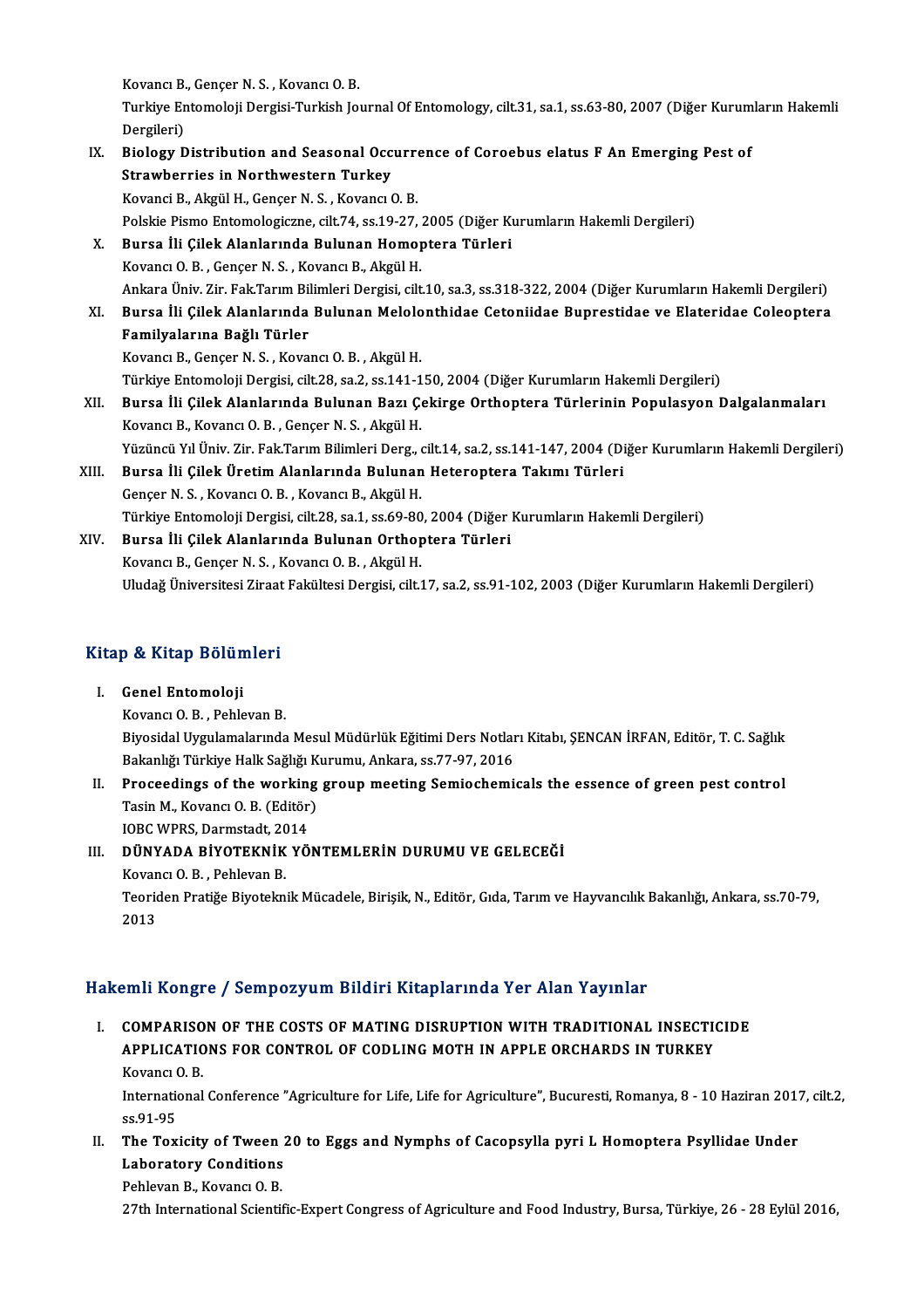ss.102

ss.102<br>III. Attempts for Integrated Pest Management against Tuta absoluta in Azerbaijan ss.102<br>Attempts for Integrated Pest Managemer<br>Ismaılzada N.N. , Kovancı O. B. , Velıyeva N. B.<br>27th International Scientifis Expert Congress. Attempts for Integrated Pest Management against Tuta absoluta in Azerbaijan<br>Ismaılzada N. N. , Kovancı O. B. , Velıyeva N. B.<br>27th International Scientific-Expert Congress of Agriculture and Food Industry, Bursa, Türkiye, Ismailzada I<br>27th Interna<br>ss.730-734<br>Is codling 27th International Scientific-Expert Congress of Agriculture and Food Industry, Bursa, Türkiye, 26 - 28 E<br>ss.730-734<br>IV. Is codling moth sprayable pheromone safe for natural enemies The case of adult Coccinella<br>sentempunet

# ss.730-734<br>Is codling moth sprayable pheromone safe fo<br>septempunctata under laboratory conditions<br>Pehlavan B. Kovang O. B Is codling moth spraya<br>septempunctata under<br>Pehlevan B., Kovancı O.B.<br>2016 International Congr septempunctata under laboratory conditions<br>Pehlevan B., Kovancı O. B.<br>2016 International Congress of Entomology, Florida, Amerika Birleşik Devletleri, 25 - 30 Eylül 2016, ss.330<br>Adaxonbues orana E.v. B. Lonidontora Tortris

### Pehlevan B., Kovancı O. B.<br>2016 International Congress of Entomology, Florida, Amerika Birleşik Devletleri, 25 - 30 Eylül 2016, s<br>20 M. Adoxophyes orana F v R Lepidoptera Tortricidae nın Erik Bahçelerindeki Zarar Oranının 2016 Internati<br>Adoxophyes<br>Belirlenmesi<br><sup>Roblovon B.</sup> K Adoxophyes orana F v<br>Belirlenmesi<br>Pehlevan B., Kovancı O. B.<br>Uluslararası Katılımlı Türk Belirlenmesi<br>Pehlevan B., Kovancı O. B.<br>Uluslararası Katılımlı Türkiye VI. Bitki Koruma Kongresi, Konya, Türkiye, 5 - 08 Eylül 2016, ss.406

Pehlevan B., Kovancı O. B.<br>Uluslararası Katılımlı Türkiye VI. Bitki Koruma Kongresi, Konya, Türkiye, 5 -<br>VI. Environmental and agricultural crisis from a spiritual perspective<br>Kovang O. B Uluslararası I<br><mark>Environmen</mark><br>Kovancı O. B.<br><sup>VIII Intornati</mark></sup> Kovancı O. B.<br>VIII International Meeting on Socioreligious Studies, La Habana, Küba, 12 - 15 Temmuz 2016, ss.48

# Kovancı O. B.<br>VIII International Meeting on Socioreligious Studies, La Habana, Küba, 12 - 15 Temmuz 2016, ss.48<br>VII. Role of educational institutions in establishing ecovillages for spiritually peaceful generations<br>Kov VIII Internation<br>Role of edu<br>Kovancı O. B.<br>12th Doba In Role of educational institutions in establishing ecovillages for spiritually peaceful g<br>Kovancı O. B.<br>12th Doha Interfaith Dialogue Conference, Ad-Dawhah, Qatar, 16 - 17 Şubat 2016, ss.295-302<br>Maximum Bosidue Levels for Bi

Kovancı O. B.<br>12th Doha Interfaith Dialogue Conference, Ad-Dawhah, Qatar, 16 - 17 Şubat 2016, ss.295-302<br>VIII. Maximum Residue Levels for Biocides Used in the Field of Public Health in Turkey<br>Kovang O. B., Durmus <sup>I.</sup> Alro 12th Doha Interfaith Dialogue Conference, Ad-Dawhah, Qatar, 16 - 17 Şubat 2016, ss.295-302<br>Maximum Residue Levels for Biocides Used in the Field of Public Health in Turkey<br>Kovancı O. B., Durmuş İ., Aksoy E.<br>Uluslararası Ka Maximum Residue Levels for Biocides Used in the Field of Public Health in Turke<br>Kovancı O.B., Durmuş İ., Aksoy E.<br>Uluslararası Katılımlı 2. Ulusal Biyosidal Kongresi, İzmir, Türkiye, 9 - 13 Kasım 2015, ss.119<br>Diffusion of

# Kovancı O. B. , Durmuş İ., Aksoy E.<br>Uluslararası Katılımlı 2. Ulusal Biyosidal Kongresi, İzmir, Türkiye, 9 - 13 Kasım 2015, ss.119<br>IX. Diffusion of regulatory policies and innovative technologies for integrated pest ma Uluslara<br><mark>Diffusio</mark><br>Turkey<br><sup>Kovonci</sup> Diffusion of regulatory<br>Turkey<br>Kovancı O.B. , Pehlevan B.<br>International Scientific Pre

Turkey<br>Kovancı O. B. , Pehlevan B.<br>International Scientific Practical Conference on "Innovative development of agricultural science and education:<br>world experience and current priorities" Conce. Agerbeycan, 22 , 25 Flrim 2 Kovancı O. B. , Pehlevan B.<br>International Scientific Practical Conference on "Innovative development of agricultural scien<br>world experience and current priorities", Ganca, Azerbaycan, 23 - 25 Ekim 2015, ss.148-151<br>Combined International Scientific Practical Conference on "Innovative development of agricultural science and education:<br>world experience and current priorities", Ganca, Azerbaycan, 23 - 25 Ekim 2015, ss.148-151<br>X. Combined use of

# world expe<br>**Combined**<br>**in Turkey**<br>Kovang O<sub>-</sub>1 Combined use of mating<br>in Turkey<br>Kovancı O.B., Pehlevan B.<br>International Scientific Sur

i**n Turkey**<br>Kovancı O. B. , Pehlevan B.<br>International Scientific Symposium on "Modern Horticulture - Achievements and Perspectives", Chisinau, Moldova,<br>1 , 93 Flrim 2015, silt 42, ss 300,305. Kovancı O. B. , Pehlevan B.<br>International Scientific Symposium ol<br>1 - 02 Ekim 2015, cilt.42, ss.300-305<br>Monitoring adult nopulations of International Scientific Symposium on "Modern Horticulture - Achievements and Perspectives", Chisinau, Moldova<br>1 - 02 Ekim 2015, cilt.42, ss.300-305<br>XI. Monitoring adult populations of Tuta absoluta in field grown processi

# 1 - 02 Ekim 2015, cilt.42, ss.300-305<br>Monitoring adult populations of<br>Turkey<br>Pehlevan B., Kovancı O. B. Monitoring adult popu<br>Turkey<br>Pehlevan B., Kovancı O. B.<br>24th International Scienti

**Turkey**<br>Pehlevan B., Kovancı O. B.<br>24th International Scientific-Expert-Conference of Agriculture and Food Industry, Sarajevo, Bosna-Hersek, 25 Eylül Pehlevan B., Kovancı O. B.<br>24th International Scientific<br>- 28 Ekim 2013, ss.396-400<br>Selving the Pheromone A 24th International Scientific-Expert-Conference of Agriculture and Food Industry, Sarajevo, Bosna-Hersek, 25 Eylül<br>28 Ekim 2013, ss.396-400<br>XII. Solving the Pheromone Mating Disruption Puzzle Where is the Confusion Abstrac

# - 28 Ekim 2013, ss.396-400<br>Solving the Pheromone Mating Disruption Puzzle Where is the<br>ISCE Annual Meeting July 22 26 2012 Vilnius Lithuania p 144<br>Kovang O B Solving the<br>ISCE Annua<br>Kovancı O. B.<br><sup>29th Internat</sup> ISCE Annual Meeting July 22 26 2012 Vilnius Lithuania p 144<br>Kovancı O. B.<br>28th International Society of Chemical Ecology Annual Meeting, Vilniaus, Litvanya, 22 - 26 Temmuz 2012, ss.144

Kovancı O. B.<br>28th International Society of Chemical Ecology Annual Meeting, Vilniaus, Litvanya, 22 - 26 Temmuz 2012, s<br>XIII. Feromon yayıcı tipi ve uygulama yönteminin doğu meyve güvesi Grapholita molesta Busck ile<br>mü 28th International Society of Chemical Ecology Annual Meeting, Vilniau<br>Feromon yayıcı tipi ve uygulama yönteminin doğu meyve güve<br>mücadelede çiftleşmesinin engellenmesi tekniği üzerine etkisi<br>Kayang O.B., Bablayan B. Knysh Feromon yayıcı tipi ve uygulama<br>mücadelede çiftleşmesinin engel<br>Kovancı O.B., Pehlevan B., Knıght A.<br>Türkiye IV. Pitki Koruma Kongresi, K <mark>mücadelede çiftleşmesinin engellenmesi tekniği üzerine etkisi</mark><br>Kovancı O. B. , Pehlevan B., Knıght A.<br>Türkiye IV. Bitki Koruma Kongresi, Kahramanmaraş, Türkiye, 28 - 30 Haziran 2011, ss.30<br>Bunge İli Gilek Alenlanında Sent Kovancı O. B. , Pehlevan B., Knıght A.<br>Türkiye IV. Bitki Koruma Kongresi, Kahramanmaraş, Türkiye, 28 - 30 Haziran 2011, ss.30<br>XIV. Bursa İli Çilek Alanlarında Saptanan Polydrusus Türleri ve Bunların Ergin Popülasyon Da

# Türkiye IV. Bitki Koruma Kongresi, Kahramanma<br>Bursa İli Çilek Alanlarında Saptanan Polyd<br>Kovancı B., Gençer N. S. , Kovancı O. B. , Akgül H.<br>Hlusel Kivi ve Üzümeü Meyyeler Semnezzumu. Bursa İli Çilek Alanlarında Saptanan Polydrusus Türleri ve Bunların Ergin Popülas<br>Kovancı B., Gençer N. S. , Kovancı O. B. , Akgül H.<br>Ulusal Kivi ve Üzümsü Meyveler Sempozyumu, Aydın, Türkiye, 23 - 25 Ekim 2003, ss.171-176 Kovancı B., Gençer N. S. , Kovancı O. B. , Akgül H.<br>Ulusal Kivi ve Üzümsü Meyveler Sempozyumu, Aydın, Türkiye, 23 - 25 Ekim 2003, s<br>XV. Bursa İli Çilek Ekiliş Alanlarında Saptanan Bitki Paraziti Nematot Türleri<br>Kovancı

Ulusal Kivi ve Üzümsü Meyveler Sempozyumu, *I*<br>Bursa İli Çilek Ekiliş Alanlarında Saptanan<br>Kovancı B., Akgül H., Gençer N. S. , Kovancı O. B.<br>Türkiye 4. Entemoleji Kongresi, Aydın Türkiye Bursa İli Çilek Ekiliş Alanlarında Saptanan Bitki Paraziti Nematot Türleri<br>Kovancı B., Akgül H., Gençer N. S. , Kovancı O. B.<br>Türkiye 4. Entomoloji Kongresi, Aydın, Türkiye, 12 - 15 Eylül 2000, ss.547-554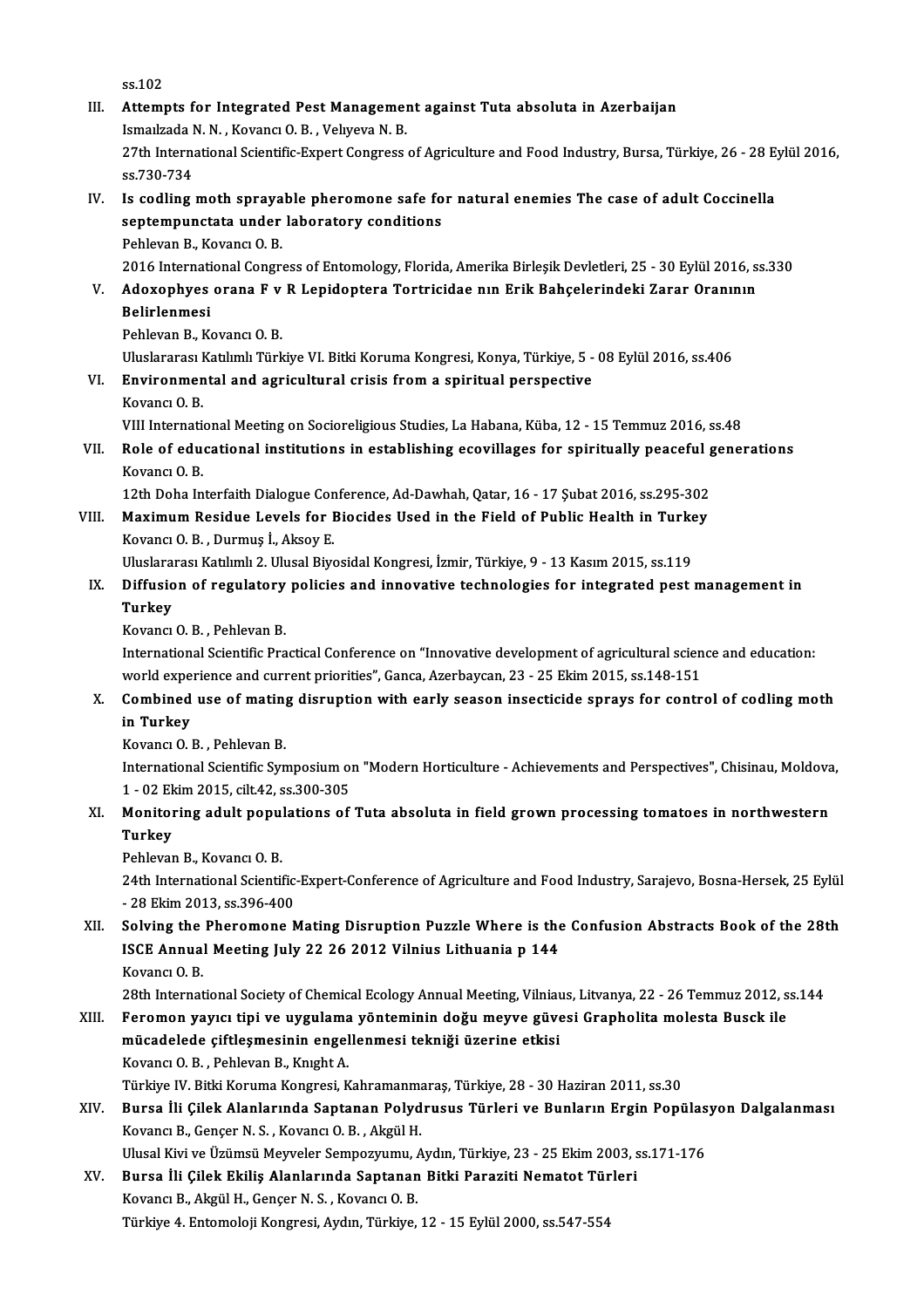XVI. Bursa ilinde Rhagoletis cerasi (L.) (Diptera :Tephritidae)'xxye karşı savaşım Bursa ilinde Rhagoletis cerasi (L.)<br>uygulamalarınındegerlendirilmesi<br>Kayang O.B. Kayang B uygulamalarınındegerlendirilmesi<br>Kovancı O. B., Kovancı B. uygulamalarınındegerlendirilmesi<br>Kovancı O. B. , Kovancı B.<br>Türkiye 4. Entomoloji Kongresi, Aydın, Türkiye, 12 - 15 Eylül 2000, ss.187-196<br>Monitaning Adult Penulatian Elustuatione of Phageletis sensei Heing 1

XVII. Monitoring Adult Population Fluctuations of Rhagoletis cerasi Using Yellow Sticky Traps in Bursa<br>Turkev Tiirkiye<br>Monitoi<br>Turkey<br><sup>Kovonci</sup>

Kovancı O.B., Kovancı B.

XIVth International Plant Protection Congress, Yerushalayim, İsrail, 25 - 30 Temmuz 1999, cilt.27, ss.31

#### Desteklenen Projeler

KOVANCIO.B., Yükseköğretim Kurumları Destekli Proje, Bazı Bitkisel Yağlann Armut Psillidi Cacopsylla pyri L nın Mücadelesinde Kullanılma Olanakları, 2015 - 2018 KOVANCI O. B. , Yükseköğretim Kurumları Destekli Proje, Bazı Bitkisel Yağlann Armut Psillidi Cacopsylla pyri L nın<br>Mücadelesinde Kullanılma Olanakları, 2015 - 2018<br>KOVANCI O. B. , Yükseköğretim Kurumları Destekli Proje, Bu

Mücadelesinde Kullanılma Olanakları, 2015 - 2018<br>KOVANCI O. B. , Yükseköğretim Kurumları Destekli Proje, Bursa İli Domates Üretim Alanlarında Domates Yaprak Galeri<br>Güvesi Tuta absoluta Lepidoptera Gelechiidae nin Populasyo KOVANCI O. I<br>Güvesi Tuta a<br>2011 - 2016<br>Kovang O. B Güvesi Tuta absoluta Lepidoptera Gelechiidae nin Populasyon Değişimi ve Kitlesel Tuzaklama ile Alternatif Mücadele<br>2011 - 2016<br>Kovancı O. B. , Yükseköğretim Kurumları Destekli Proje, Bursa İli Meyve Bahçelerinde Elma İçkur

2011 - 2016<br>Kovancı O. B. , Yükseköğretim Kurumları Destekli Proje, Bursa İli Meyve Bahçelerinde Elma İçkurdu ve Doğu Meyve<br>Güvesi ile Mücadelede Çiftleşmenin Engellenmesi Tekniğinin Kullanılması Üzerine Çalışmalar (BAP Z-Kovan<br>Güves<br>2009<br>Kovan Güvesi ile Mücadelede Çiftleşmenin Engellenmesi Tekniğinin Kullanılması Üzerine Çalışmalar (BAP Z-2006 34), 2006 -<br>2009<br>Kovancı O. B. , Knight A., Diğer Ülkelerin Sanayi Kuruluşları Tarafından Desteklenmiş Proje, Managemen

2009<br>Kovancı O. B. , Knight A., Diğer Ülkelerin Sanayi Kuruluşları Tarafından Desteklenmiş Proje, Management of Oriental Fr<br>Moth with Ground ULV Spray Applications of a Microencapsulated Sex Pheromone (Suterra LLC Trust Pr Kovancı O. B. , Knight A., Diğer Ü.<br>Moth with Ground ULV Spray Ap<br>5352 5 610, ABD), 2005 - 2007<br>Kovancı O. B., Walsanbash J. Dii Moth with Ground ULV Spray Applications of a Microencapsulated Sex Pheromone (Suterra LLC Trust Project No: 58<br>5352 5 610, ABD), 2005 - 2007<br>Kovancı O. B. , Walgenbach J., Diğer Ülkelerdeki Kamu Kurumları Tarafından Destek

5352 5 610, ABD), 2005 - 2007<br>Kovancı O. B. , Walgenbach J., Diğer Ülkelerdeki Kamu Kurumları Tarafından Desteklenmiş Proje, Southern Appa<br>Apple IPM Research and Implementation Program (USDA CSREES, Grant no: 00 34381 9567 Kovancı O. B. , Walgenbach J., Diğer Ülkelerdeki Kamu Kurumları Tarafından Desteklenmiş Proje, Southern Appalac<br>Apple IPM Research and Implementation Program (USDA CSREES, Grant no: 00 34381 9567, ABD, 2000 - 2003<br>Kovancı Apple IPM Research and Implementation Program (USDA CSREES, Grant no: 00 34381 9567, ABD, 2000 - 2003<br>Kovancı O. B. , Kovancı B., TÜBİTAK Projesi, Bursa İli Çilek Alanlarında Bulunan Çilek Zararlıları ve Önemli Türlerin<br>Po

#### Bilimsel Dergilerdeki Faaliyetler

Bitki Koruma Bülteni, Yayın Kurul Üyesi, 2019 - Devam Ediyor

#### Bilimsel KuruluşlardakiÜyelikler / Görevler

TÜRKİYEENTOMOLOJİDERNEĞİ,Üye,2015 -DevamEdiyor ,Türkiye TÜRKİYE BİYOLOJİK MÜCADELE DERNEĞİ, Üye, 2011 - Devam Ediyor , Türkiye TÜRKİYE ENTOMOLOJİ DERNEĞİ, Üye, 2015 - Devam Ediyor , Türkiye<br>TÜRKİYE BİYOLOJİK MÜCADELE DERNEĞİ, Üye, 2011 - Devam Ediyor , Türkiye<br>INTERNATIONAL ORGANIZATION FOR BIOLOGICAL CONTROL (IOBC-WPRS), Üye, 2002 - Devam Ediyor TÜRKİYE BİYOLOJİK MÜCADELE DERNEĞİ, Üye, 2011 - Devam Ediyor , Türkiye<br>INTERNATIONAL ORGANIZATION FOR BIOLOGICAL CONTROL (IOBC-WPRS), Üye, 2002 - Devam Ediyor ,<br>INTERNATIONAL SOCIETY OF CHEMICAL ECOLOGY (ISCE), Üye, 2007 -INTERNATIONAL SOCIETY OF CHEMICAL ECOLOGY (ISCE), Üye, 2007 - 2012, Amerika Birleşik Devletleri<br>ENTOMOLOGICAL SOCIETY OF AMERICA (ESA), Üye, 2002 - 2007, Amerika Birleşik Devletleri

#### Bilimsel Hakemlikler

Bilimsel Hakemlikler<br>TURKISH JOURNAL OF AGRICULTURE AND FORESTRY, SCI Kapsamındaki Dergi, Aralık 2020<br>INTERNATIONAL JOURNAL OF VECETABLE SCIENCE, Diğer İndekaleres Terenen Dergi, Aralık D'ININOCI TIANCIMTINICI<br>TURKISH JOURNAL OF AGRICULTURE AND FORESTRY, SCI Kapsamındaki Dergi, Aralık 2020<br>INTERNATIONAL JOURNAL OF VEGETABLE SCIENCE, Diğer İndekslerce Taranan Dergi, Aralık 2019<br>CROP PROTECTION, SCI Kansamı TURKISH JOURNAL OF AGRICULTURE AND FORESTRY, SONTERNATIONAL JOURNAL OF VEGETABLE SCIENCE, Dig<br>CROP PROTECTION, SCI Kapsamındaki Dergi, Ekim 2018<br>TURKISH JOURNAL OF ACRICULTURE AND FORESTRY SO INTERNATIONAL JOURNAL OF VEGETABLE SCIENCE, Diğer İndekslerce Taranan Dergi, Aralık 2<br>CROP PROTECTION, SCI Kapsamındaki Dergi, Ekim 2018<br>TÜRKISH JOURNAL OF AGRICULTURE AND FORESTRY, SCI Kapsamındaki Dergi, Temmuz 2018<br>TÜRK CROP PROTECTION, SCI Kapsamındaki Dergi, Ekim 2018<br>TURKISH JOURNAL OF AGRICULTURE AND FORESTRY, SCI Kapsamındaki Dergi, Temmuz 2018<br>TÜRKIYE ENTOMOLOJI DERGISI-TURKISH JOURNAL OF ENTOMOLOGY, SCI Kapsamındaki Dergi, Haziran TURKISH JOURNAL OF AGRICULTURE AND FORESTRY, SCI Kapsamındaki Dergi, Temmuz 2018<br>TÜRKIYE ENTOMOLOJI DERGISI-TURKISH JOURNAL OF ENTOMOLOGY, SCI Kapsamındaki Dergi, Haziran 201<br>TÜRKIYE ENTOMOLOJI DERGISI-TURKISH JOURNAL OF E TÜRKIYE ENTOMOLOJI DERGISI-TURKISH JOURNAL OF ENTOMOLOGY, SCI Kapsamındaki Dergi, İ<br>TÜRKIYE ENTOMOLOJI DERGISI-TURKISH JOURNAL OF ENTOMOLOGY, SCI Kapsamındaki Dergi, İ<br>AFRICAN JOURNAL OF AGRICULTURAL RESEARCH, Diğer İndeks